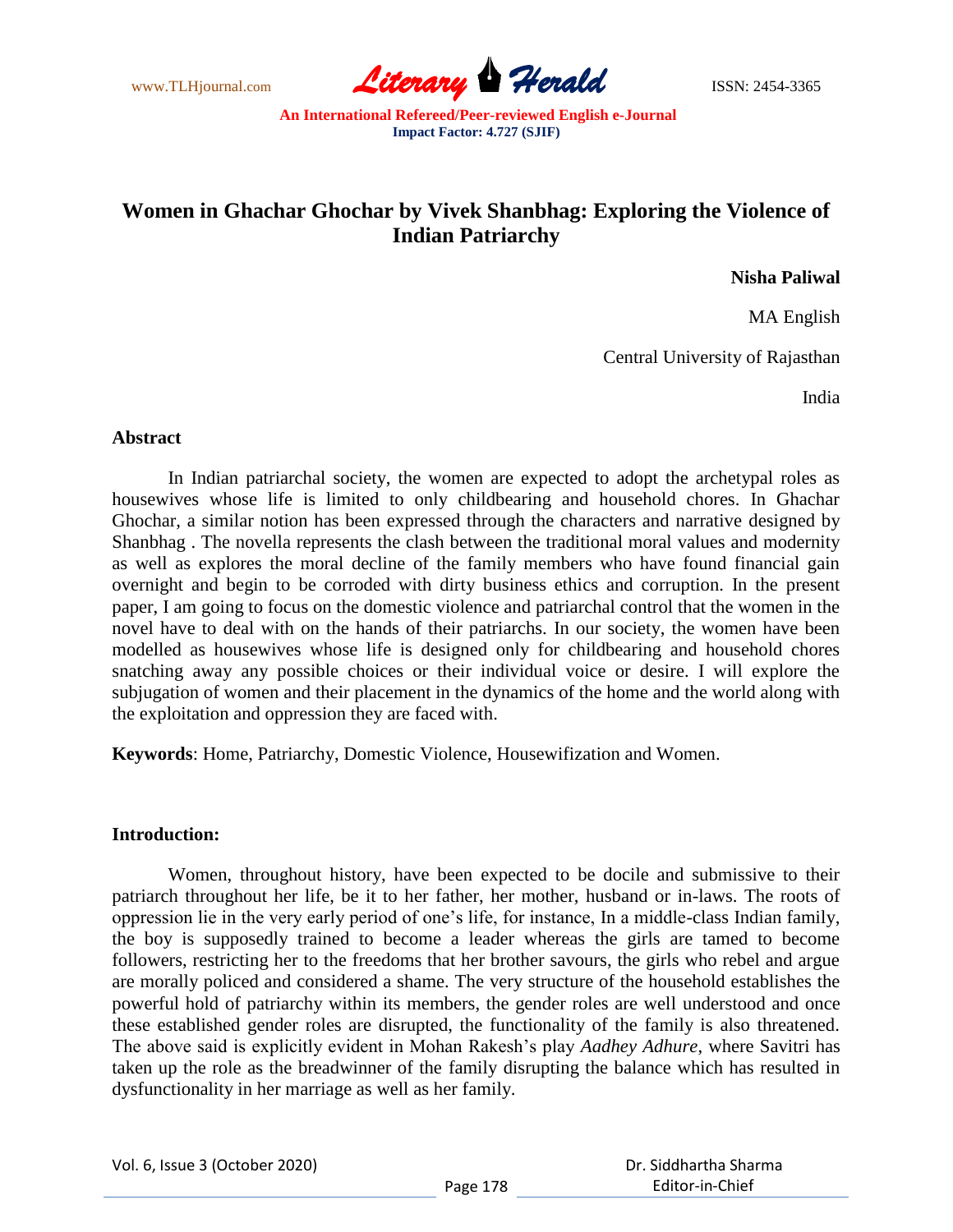

Frederick Engels in his *The Origin of the Family, Private Property and the State* studies the rise of class society and how it led to the rise of inequality and oppression of women. Before the advent of class society, the women occupied the central position trusted with the duty of gathering and growing crops in the hunter-gatherer society. The duty bestowed upon her was primal for the survival of the group, therefore; no systematic inequality existed between the men and the women. However, with the rise in private property, the monogamous families flourished as a means to pass down the property from one generation to another as a consequence the women were trapped in the household. Engels writes –

*'In the old communistic household, which comprised many couples and their children, the task entrusted to the women of managing the household was as much a public and socially necessary industry as the procuring of food by the men.*

*With the patriarchal family, and still, more with the single monogamous family, a change came. Household management lost its public character. It no longer concerned society. It became a private service; the wife became the head servant, excluded from all participation in social production.'*

The advancement in the methods of agriculture lead to the deprivation of the social status that was conferred upon the women, the men consider women to be physically weak and unfit for extensive manual labour. However, the truth behind this sexual division of labour is that the men are trained to operate machinery while the women are left aside because of their naturalised ideological assumptions about gender roles stating that women are meant to take only domestic responsibilities.

In Indian patriarchal society, the women have been moulded as housewives whose life is designed only for childbearing and household chores. I will, further, explore the placement of women in the dynamics of the home and the world along with analyzing the paradigm of exploitation and oppression they are faced with.

# **The Novella:**

Written originally in Kannada by Vivek Shanbhag and translated by Srinath Perur in English, the psychological fiction drama depicts the evolution of an impoverished Bangalore based family who has attained newfound wealth and social upliftment. The narrator, who is left unnamed to create an identity of 'everyman', sits at a coffee shop and reflects upon the events of his life leading him from 'rags to riches' and the consequences that this need found wealth had led to. The narrator in order to escape the chaos of the turbulent domestic affairs, retreat to the café house where he spends his time there churning through the memories.

The work represents the clash between modernity and traditional values of culture, moral decline of the family, materialistic and financial prosperity that comes with business corroded with corruption along with the martial tensions and dysfunctionality of the family, domestic violence and patriarchal control.

|  | Vol. 6, Issue 3 (October 2020) |
|--|--------------------------------|
|--|--------------------------------|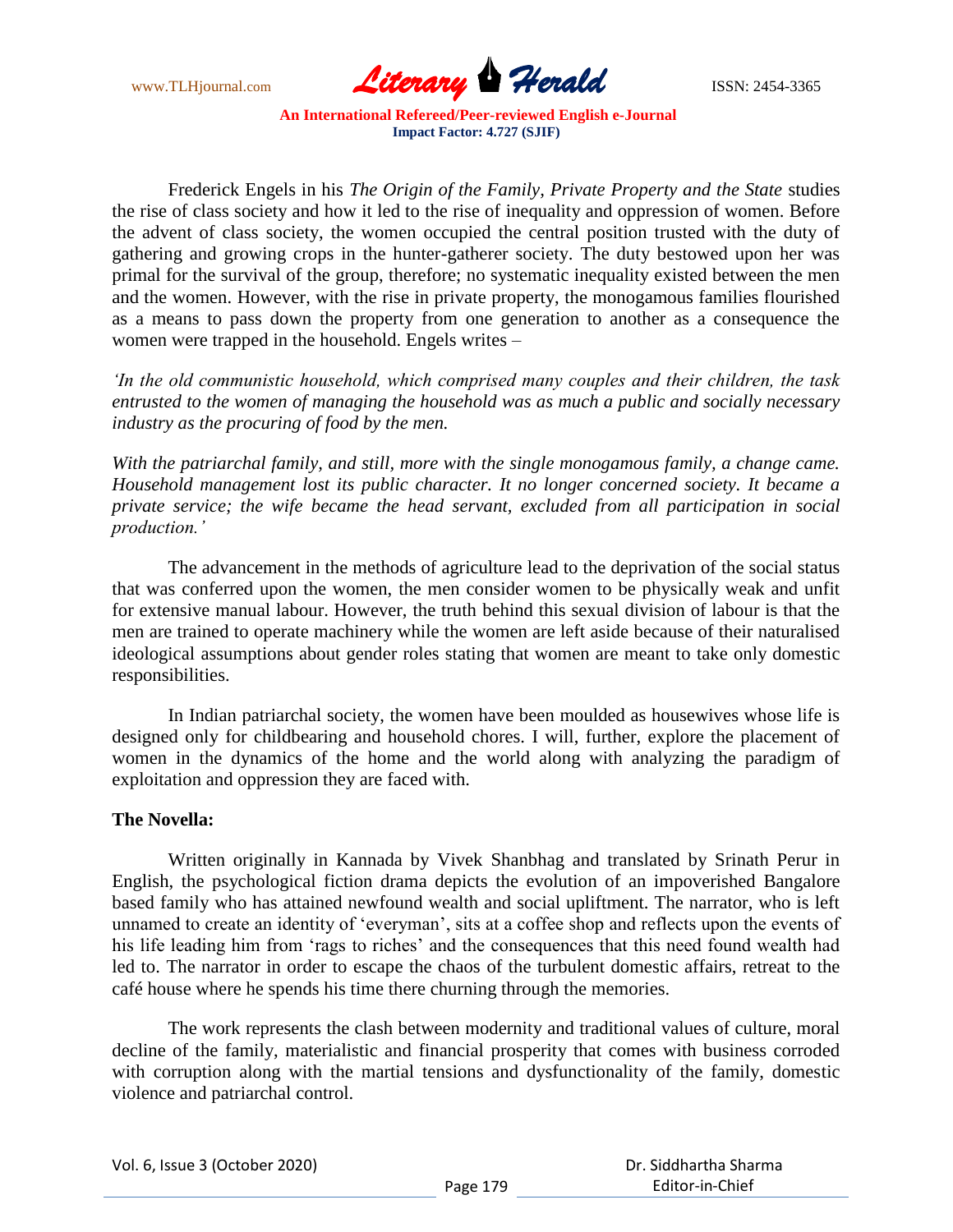

# **The Home and the World:**

Adhering to the patriarchal notion of the constructions of gender roles, the men and women in the novella perform their job in respect to the home and the world, home being the inner territory whereas, the world is the exterior space. The women, Amma, Malati and Anita are caged within the four walls of their home representing the iron bars of patriarchy, expected to perform the roles of a housewife, washing, cooking, taking care of the house while the men are working outside. The role of the patriarch shifts from Appa to his younger brother after the success of Sona Masala, as a result, he is regarded above everyone else at home and met with utter devotion and submission by the women of the house. The narrator says –

"*He receives all the domestic privileges accorded to the earning male of the family. The first sound in the morning indicating he's awake, and tea is made. When it's sensed that he's finished bathing, the dosa pan goes on the stove. He can fling his clothes in the bathroom or in a corner of his bedroom or anywhere at all in the house, and they'll materialize washed and ironed in his room.'*

Therefore, this collective behaviour of the women around him confirms the ideals of labour that the women are expected to undertake in the process of housewifization to satisfy the patriarch.

The kitchen is guarded by Amma as her territory that she controls; she prepares meal, tea for everyone and decides upon all the decisions involving the kitchen. She is often seen managing the kitchen, deciding upon what is to be cooked, and serves everyone enjoying the monopoly of proprietorship that she has gained over the years. Though the narrator states that the reason behind Amma"s attachment with the kitchen is that "*it's all she knows'*. Amma is known for her association with the kitchen and has been given the nickname "*annadaate*" because of her role of feeding everybody and has been excessively praised for it. This "Benevolent Sexism" that Amma deals with is not new but has been extremely normalized to the extent of being taken as praise because of the positive tone which in reality is the sexist and stereotypical view that observes women in a restrictive role. The narrator says – *'At times when she kept us waiting for meals, we might call out: 'O annadaate, please annadaate, won't you give us some food?''*

Anita appears to be rather different from Amma because of her dislike for cooking; however, she appears to be highly enthusiastic to perform the duties that she has seen her mother perform for her father. The narrator narrates Anita"s account of the everyday routine of her mother–

*Her mother, she recounted with some pride, would be up before it was dawn so that breakfast for everyone and a lunchbox for her father could be ready before it was eight.*

This naturalized "housewifization" leads to conflict between them after she gets acquainted with the narrator's position in the family business. She is disappointed to learn that

Vol. 6, Issue 3 (October 2020)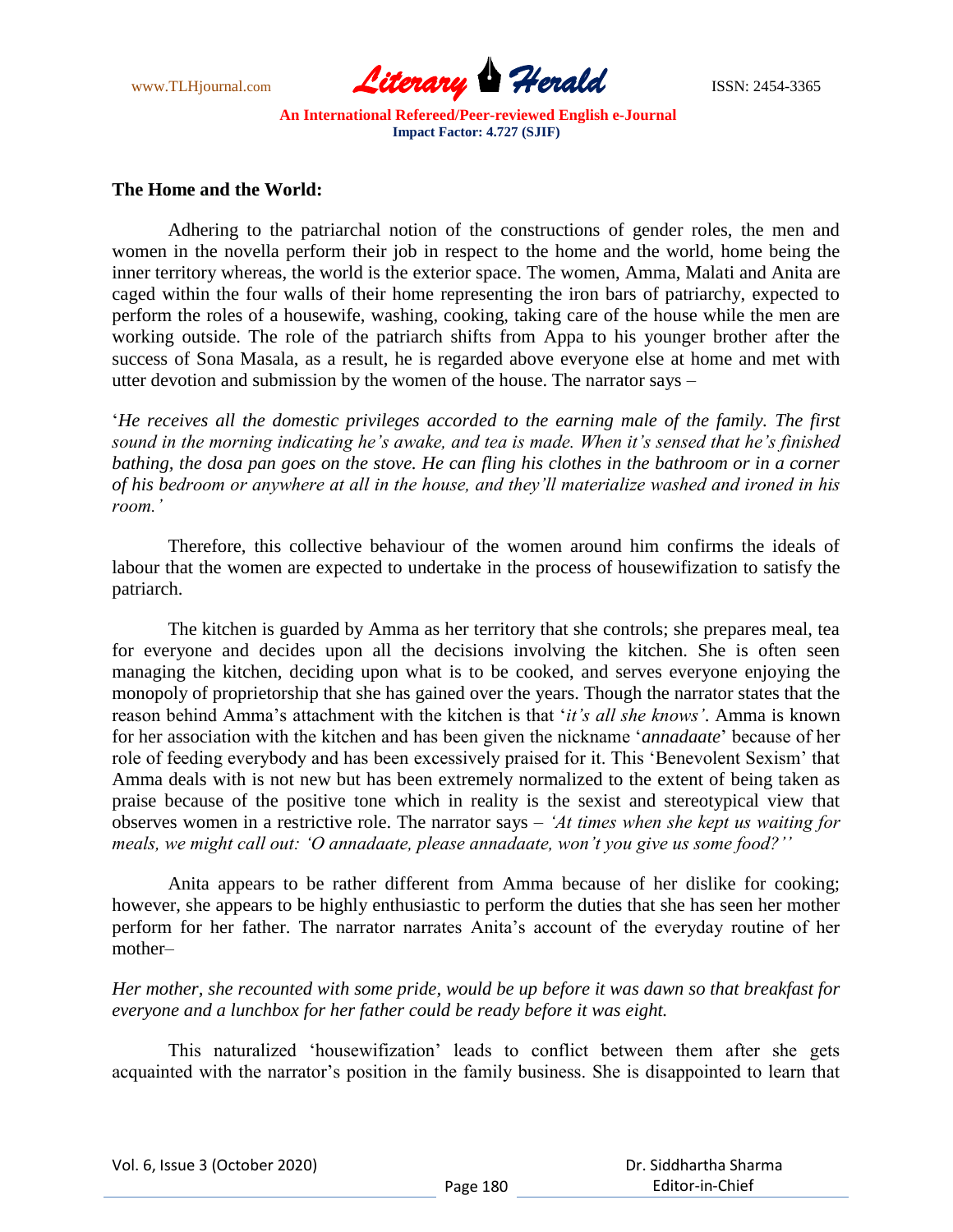

the narrator had no role in running the business and did not have a personal income and it is Chikappa"s money that the entire family squanders and orbits around.

In the entire novel, the women are seen to represent the household, not even once there is any incident of their engagement in the world outside the periphery of home; they are completely distant from the family business with no question of their involvement.

#### **Violence upon Women:**

An unknown woman who alleges to be an acquaintance of Chikappa is caught lurking around the house trying to seek glimpses of Chikappa and is met with extreme atrocities, abuse and insults by Amma and Malati who aggressively tries to prevent this meeting. They assume her to be a disreputable woman and humiliate her by flinging the box of Masoor Dal to the floor that she had brought for Chikappa and driving her away. We can conclude from this incident that women are as responsible as men in the circulation of patriarchal values and the women who perpetuate this belief have themselves been a victim of patriarchy. However, only Anita, who is an outsider to the family, favoured the unknown women which led to chaos in the family.

Every time the women begin to disrupt the ideological foundation of the family, they begin to be countered with threats such as Anita who idealizes righteous attitude and is intolerant of the position of her husband in the company, his lack of ambition in life as well as the illegal and corrupted ways that the company functions. The title 'Ghachar Ghochar' is an absurd phrase that was coined by Anita"s family to signify something as "tangled beyond repair" and it appears like Anita herself got tangled in while trying to dismantle the patriarchal ethos of the family.

The metaphor of ants present in the novel, infesting the old house and disrupting the peace and harmony of the family members to the point they finally resort to killing them mercilessly signifies the fate that any outside threat to the family or the invasion or attempt of any outsider to dismantle the harmony of the family will be met with. The narrator narrates the family"s gruesome way of tackling the ants –

*'We had no compunction towards our enemies and took to increasingly desperate and violent means of dealing with them. We'd flatten them with our hands or feet or books wherever we saw them. If we noticed that they'd laid siege to a snack, we might trap them in a circle drawn with water and take away whatever they were eating. Then watch them scurry about in confusion before wiping them off with a wet cloth. I took pleasure in seeing them shrivel into black points when burning coals were rolled over a group of them. When they attacked an unwashed vessel or cup they'd soon be mercilessly drowned. I suppose initially we did these things only when we were alone, but in time we began to be openly cruel to ants. We saw them as demons come to swallow our home and became a family that took satisfaction in the destruction of ants.'*

In an incident, Anita disapproved of the narrator squishing an ant that was crawling on the windowsill. The incident signifies the disapproval of Anita regarding the business tactics used by the family in flourishing the Sona Masala business by corruption and heinous methods

| Vol. 6, Issue 3 (October 2020) |          | Dr. Siddhartha Sharma |
|--------------------------------|----------|-----------------------|
|                                | Page 181 | Editor-in-Chief       |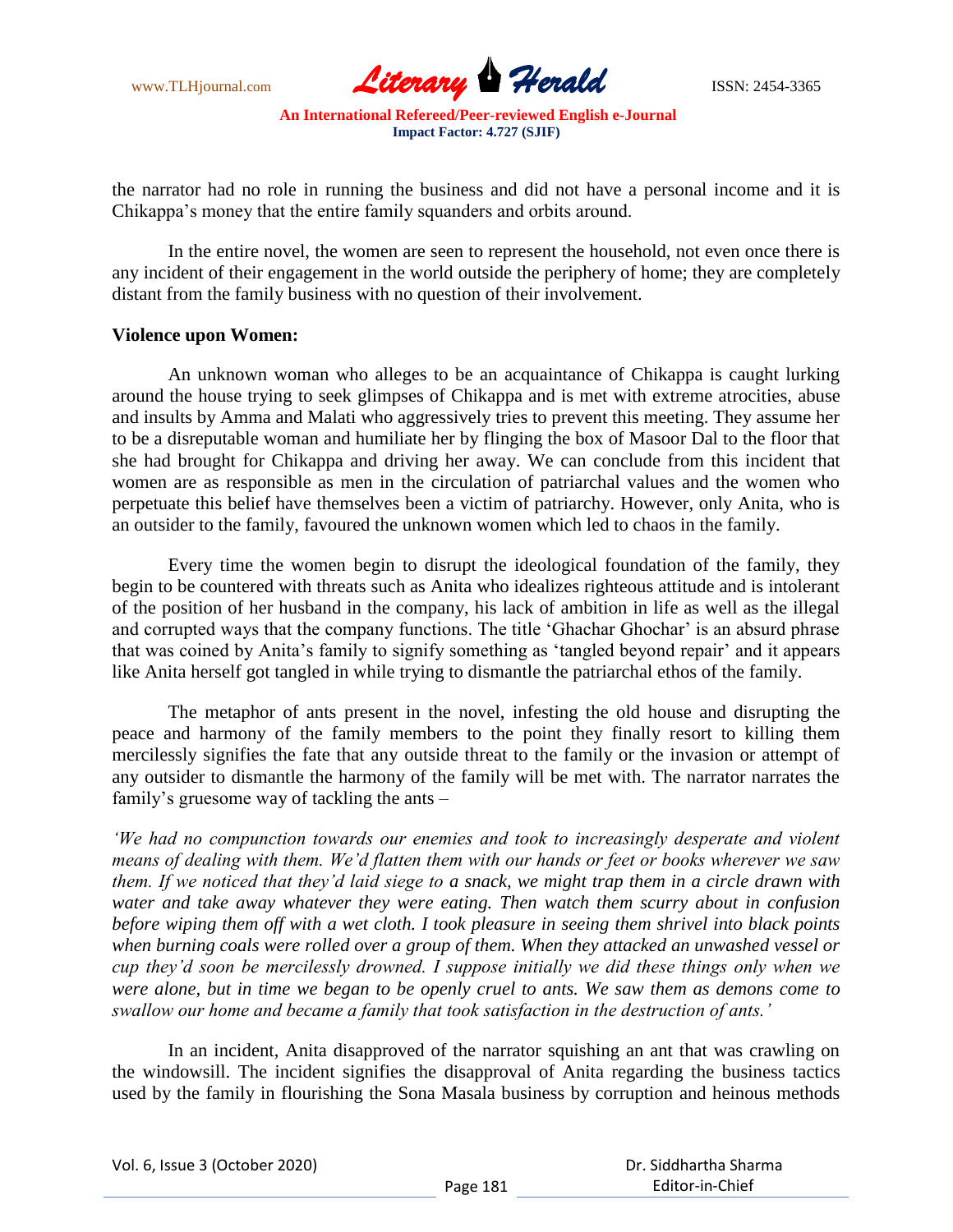

used for safeguarding their wealth. Anita being an outsider appears as a threat to the harmony of the family as well as the success of Sona Masala when she fails to understand the principles that the company runs on, she declares after a heated argument –

*'Would you have kept quiet if that happened to a woman from your family?... One day I should go to the police and tell them everything I know about this family's affairs ... Let the dirt come out into the open.'*

The disappearance of Anita at the end appears mysterious and questionable, there are numerous hints about domestic violence in the entire novel that might help to speculate the end that Anita might have met with. Chitra, who worked for a women"s welfare organization would narrate the haunting stories of domestic violence to the narrator. Projecting the violence women are met with within the cages of patriarchy, she would state –

*'How could you break her arm simply because the tea was not to your taste?' Or, 'Do you kill your wife because she forgot to leave the key with the neighbour?'*

Apart from this, the coming together of the family at the end in absence of Anita when they sat down for a cup of tea discussing the cases of domestic violence foreshadows the possible fate Anita might have encountered; it signifies the threat is overcome. The mysterious circumstance in which Manjunath"s wife died, Chikappa"s theory of the murder and Amma"s sympathy with the killer together justifies that Chikappa might have got her murdered by his henchmen for the security of Sona Masala. Moreover, Chikappa appears to be capable of committing such a sin adhering to the way he talks about methods and tactics that are employed by people to escape from being caught as well as himself declare his engagement in such acts concerning his business –

*'These things are not as big a deal today. I haven't brought it up before – but do you know how much I pay as protection money on behalf of Sona Masala? Everyone else does it too. You never know when you might need these people. It's practically a collective responsibility of businessmen now to ensure these people are looked after ...'*

In the end, Vincent tells the narrator that he has blood on his hand confirms this belief that Anita has been killed and everyone in the family along with the narrator is responsible for her death. The threat to the balance of the family has been taken care of by destroying the element that threatens it, Anita is most likely killed by henchmen employed by the almighty Chipakka for menacing their family business and raising her voice against the harsh and heinous methods of Chipakka"s business.

# **Conclusion:**

The novel is a remarkable tale of the metamorphosis of a joint family from "rags to riches" and very well represents the power dynamics that are present in the Indian households structured by the assigned gender roles. The women of the family believe that their patriarch

|  | Vol. 6, Issue 3 (October 2020) |
|--|--------------------------------|
|--|--------------------------------|

| Dr. Siddhartha Sharma |
|-----------------------|
| Editor-in-Chief       |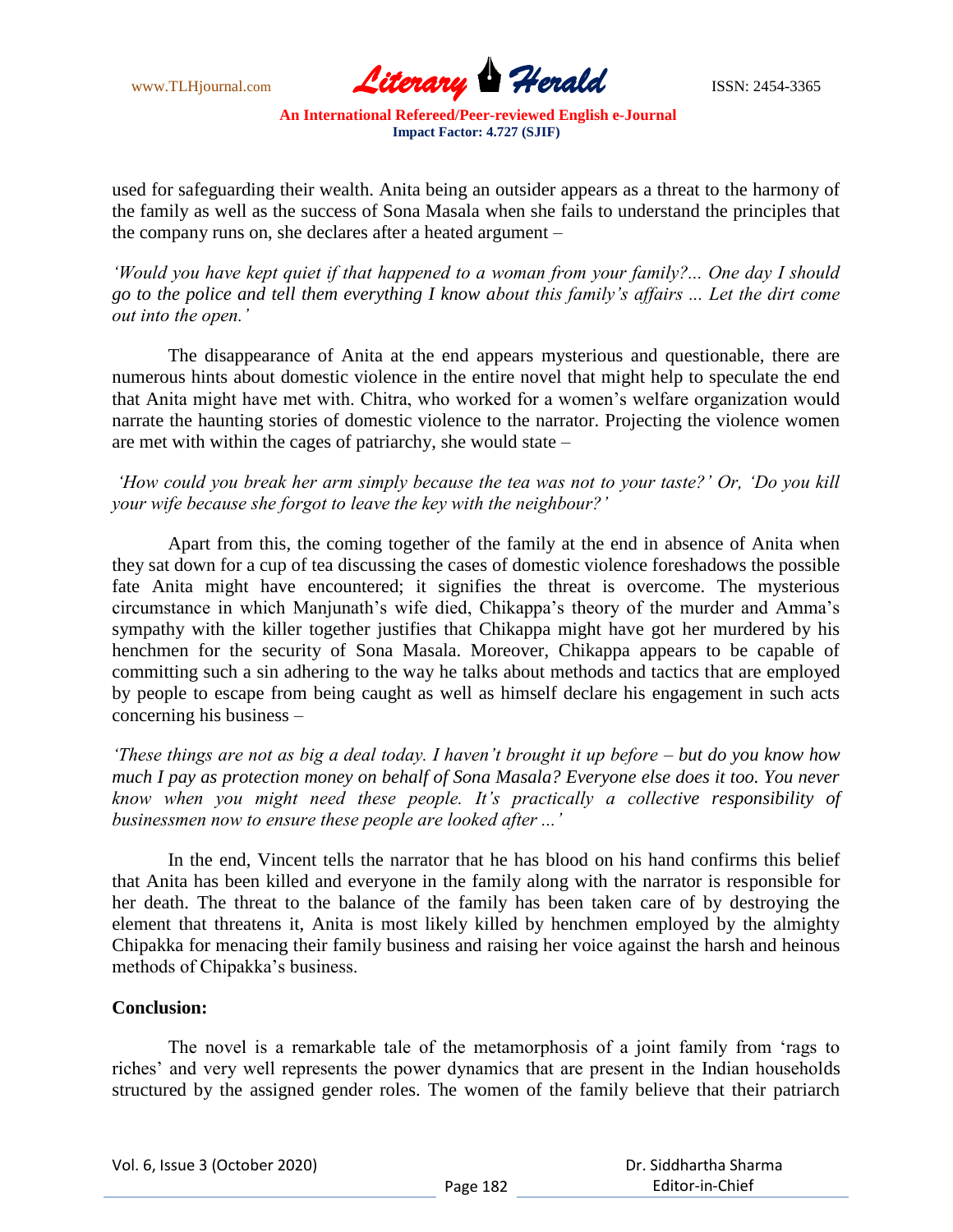

must be defended and protected at all cost, budding from their selfish interest of social and financial security. The work represents the economic and social realities and warns against them, even though Anita tries to challenge the ethics of patriarchal values that the family believes in but to dismantle it she herself becomes a victim. This subjugation of women will continue as long as women take part in it and submissively mould themselves into the idealized archetypes of the patriarchs.

# **References:**

- Extracts from The Origin of the Family, Private Property, and the State, by Friedrich Engels. *Studymore*, http://studymore.org.uk/xeng1884.htm
- Isa, Arsalan. "Entangle before untangling". the news on sunday. *International The News*. 8 Oct, 2017, https://www.thenews.com.pk/tns/detail/564136-entangle-untangling
- Khankhoje, Maya. "Patriarchy and Accumulation on a World Scale: Women in the International Division of Labour by Maria Mies". *Labour, Capital and Society*, 1986, vol. 19, no. 2, pp. 317-319.
- Menon, Nivedita. "MARXISM, FEMINISM AND CASTE IN CONTEMPORARY INDIA." *Racism After Apartheid: Challenges for Marxism and Anti-Racism, edited by Vishwas Satgar*, Wits University Press, Johannesburg, 2019, pp. 137–156. JSTOR, www.jstor.org/stable/10.18772/22019033061.11
- Mies, Matria. "Colonization and Housewifization". *Patriarchy and Accumulation on a World Scale*, pp. 74-111.
- Prugl, Elisabeth. "Home-Based Workers: A Comparative Exploration of Mies's Theory of Housewifization". *Frontiers: A Journal of Women Studies*, University of Nebraska Press, 1996, Vol. 17, No.1, pp. 114-135.
- Rakesh, Mohan. "Aadhey Adhure." *Raadhakrishan Prakashan*. 2016. Print.
- Shanbhag, Vivek. Ghachar Ghochar. Translated by Srinath Perur. Uttar Pradesh. *HarperCollins,* 2015. Print.
- Sudan, Jugneeta. "Ghachar Ghochar A chaotic saga of a family". *The Navhind Times*. 28 Feb 2016, https://www.navhindtimes.in/ghachar-ghochar-a-chaotic-saga-of-a-family/
- Taneja, Preti. "Vivek Shanbhag"s Ghachar Ghochar- Barbarism begins at home". *NewStatemen*. 30 May 2017. https://www.newstatesman.com/culture/books/2017/05/vivek-shanbhag-s-ghacharghochar-barbarism-begins-home